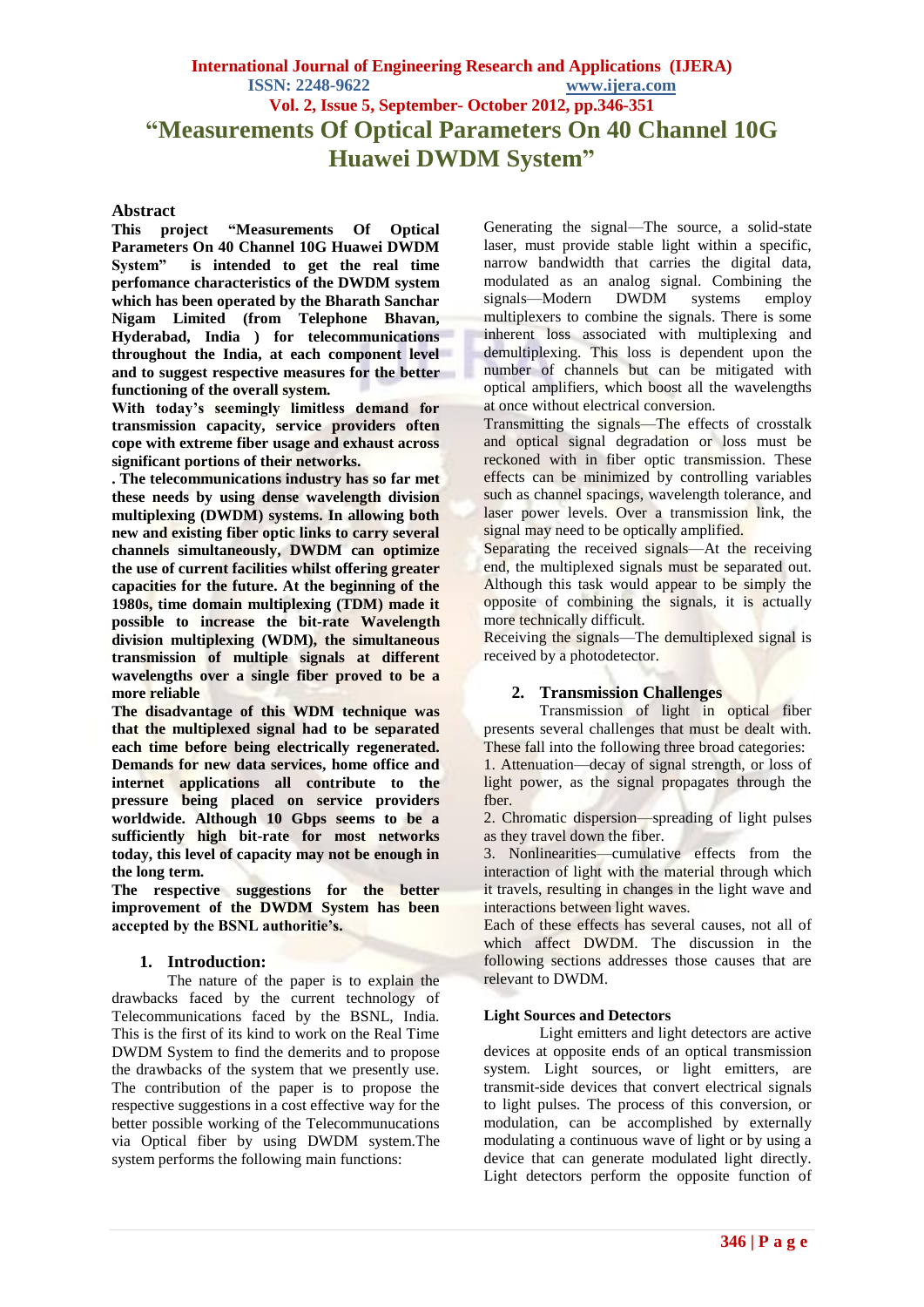## **International Journal of Engineering Research and Applications (IJERA) ISSN: 2248-9622 www.ijera.com**

**Vol. 2, Issue 5, September- October 2012, pp.346-351**

light emitters. They are receive-side opto-electronic devices that convert light pulses into electrical

signals.

| 0<br><b>PROPERTY</b>      | <b>LED</b>       | <b>LASER</b>  | <b>SINGLE LASER</b> |
|---------------------------|------------------|---------------|---------------------|
| Spectral width (nm)       | $200 - 100$      | $1 - 5$       | $0 - 2$             |
| Rise time (ns)            | $2 - 250$        | $0.1 - 1$     | $0.1 - 1$           |
| Modulation B.W (MHz)      | ${}<$ 300        | < 2000        | ~2000               |
| Coupling efficiency       | Very low         | Moderate      | Moderate            |
| Compatible fibre mode     | M.M. (Si and GI) | M.M. GI & SM  | Single              |
| Temperature sensitivity   | Low              | High          | High                |
| <b>Circuit Complexity</b> | Simple           | Complex       | Complex             |
| Lifetime (hours)          | 10 <sup>5</sup>  | $10^4 - 10^5$ | $10^4 - 10^5$       |
| Costs                     | Low              | High          | Highest             |
| Path length               | Moderate         | Long          | Very long           |
| Data rate                 | Moderate         | High          | Very high           |

#### **Typical characteristics of light source**

#### **Multichannel DWDM transmission system**

A DWDM system can be described as a parallel set of optical channels, each using a slightly different wavelength, but all sharing a single transmission medium or fiber. The functionality of a multichannel DWDM transmission system when various 10 Gbps signals are fed to optical transmission modules the optical output signals are converted to defined wavelengths in the 1550 nm window via wavelength transponders. An optical DWDM coupler (multiplexer) then 'bunches' these optical signals together on one fiber and forwards

them as a multiplexed signal to an optical fiber amplifier (OFA).

Depending on path length and type of fiber used, one or more OFAs can be used to boost the optical signal for long fiber spans. At termination on the receiving end, the optical signals are preamplified, then separated using optical filters (demultiplexer) before being converted into electrical signals in the receiver modules. For bidirectional transmission, this procedure must be duplicated in the opposite direction to carry the signals in that particular direction Comparision of Amplifiers:

|               | <b>EDFA</b> | <b>EWDA</b> | <b>SOA</b> | Units    |
|---------------|-------------|-------------|------------|----------|
| Output Power  | $>15$       | >12         | $>13$      | dBm      |
| Gain          | >24         | >20         | $>25$      | dB       |
| Noise figure  | <6          | <ບ          | <8         | dB       |
| Max G Deviate | < 0.75      | < 0.75      | < 0.1      | dB/nm    |
| <b>PDG</b>    | < 0.3       | < 0.5       | < 0.5      | $dB$ p-p |
| Power Usage   |             |             |            | Watts    |

In SONET/SDH systems, the limiting parameters are digital whereas in DWDM systems, with high power and high number of channels, it is usually the analog impairments which limit the transmission. These impairments on singlemode fibers can be divided into linear and nonlinear effects.

#### **3. Limiting Factors: What causes PMD?**

Fiber optic cables are not perfect and contain fabrication defects where the**:**

- a. core is not perfectly circular along its overall length
- b. core is not perfectly concentric with the cladding
- c. fiber can be twisted, tapered, or bent at some points along the span.

At any given signal wavelength the PMD is a unstable phenomenon in contrast to the chromatic dispersion which is relatively stable.

So, one of the two orthogonal polarisation modes can experience a increase in propagation velocity if it sees a lower refractive index and the other way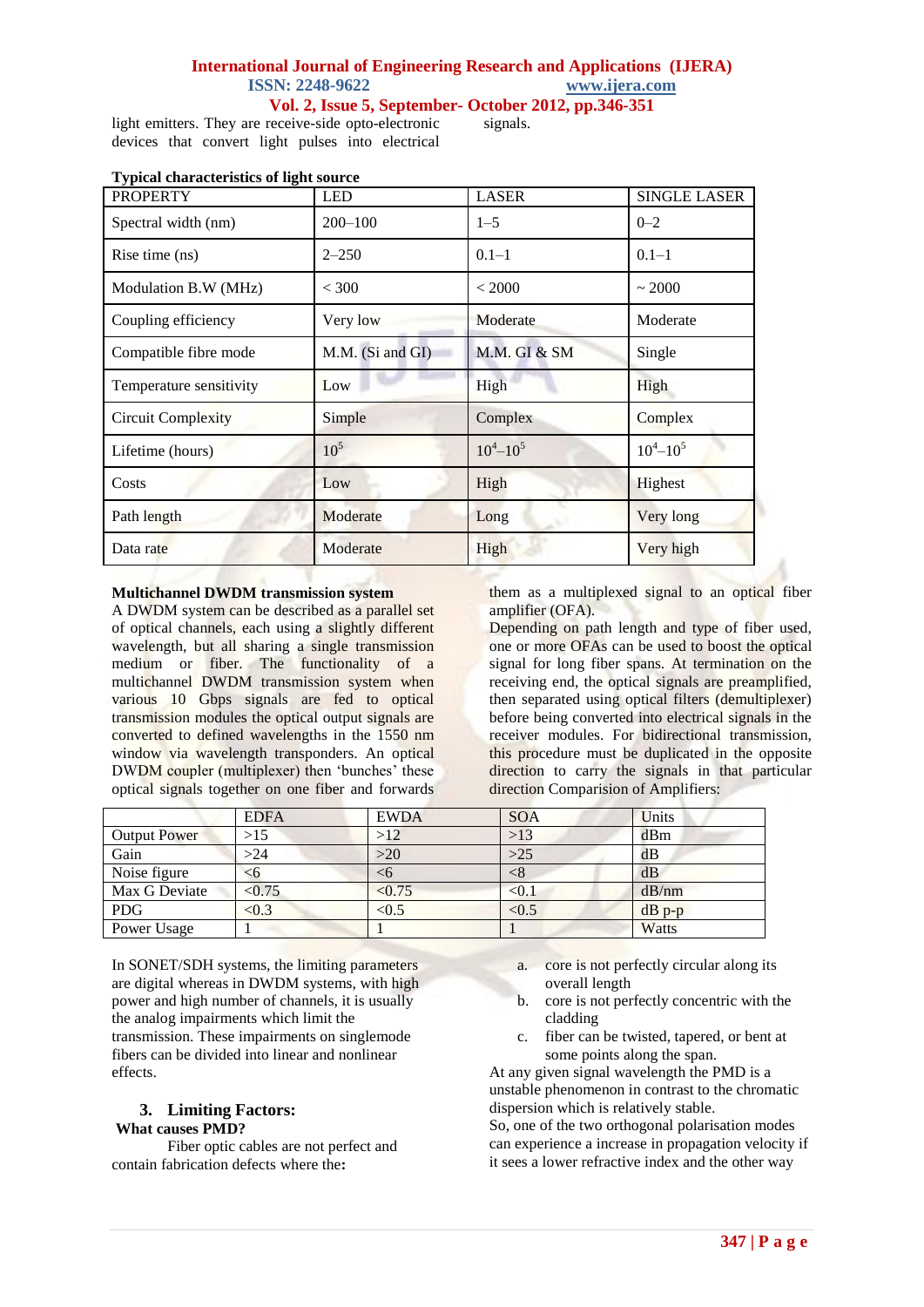## **International Journal of Engineering Research and Applications (IJERA) ISSN: 2248-9622 www.ijera.com**

**Vol. 2, Issue 5, September- October 2012, pp.346-351**

round. Actually the index randomly varies along a long-haul fiber span. The PMD of a long fiber link is dependent on wavelength and fluctuates in time as a result of

temperature variations, external mechanical constrains etc.

٦

| The maximum permissible PMD values for various bit values are shown in the following table: |                |                                  |  |  |  |  |
|---------------------------------------------------------------------------------------------|----------------|----------------------------------|--|--|--|--|
| Gbps                                                                                        | Max PMD $(ps)$ | <b>PMD</b> coefficient for 400km |  |  |  |  |

| <b>UUDS</b>          | <b>NIAX FINILY (DS)</b> | <b>FINILE COULTICIENT TOT 400KHI</b> |
|----------------------|-------------------------|--------------------------------------|
| $\cap$ $\in$<br>ر. ت | 240                     | ∼4.∪                                 |
|                      | 10                      | $\langle 0.5 \rangle$                |
| 40                   | ر. ،                    | $1 \cap E$                           |

The PMD measurements must be performed:

- a. during the fiber fabrication process (plant)
- b. during the cable fabrication process (plant)
- c. after installation of the cable (field)
- d. at the planning to upgrade an existing network (field)

The first level concerns the fiber manufacturer

The second level is also essential. Even if the different fibers used in a cable are low in PMD, the assembling process may cause additional effects like stress which create higher PMD

The third level takes place once the cable is installed in the field.

During installation the cable can be crushed, kinked or otherwise physically damaged.

The last level of PMD testing occurs when telephone companies need to test existing cables, in order to upgrade network systems at a higher bit rate.

#### **Annexure:**



There are four types of chords:

1. LOG chord means Lower Order Giga Bit Ethernet Chord

2. TMX chord means Transponder Multiplexer Chord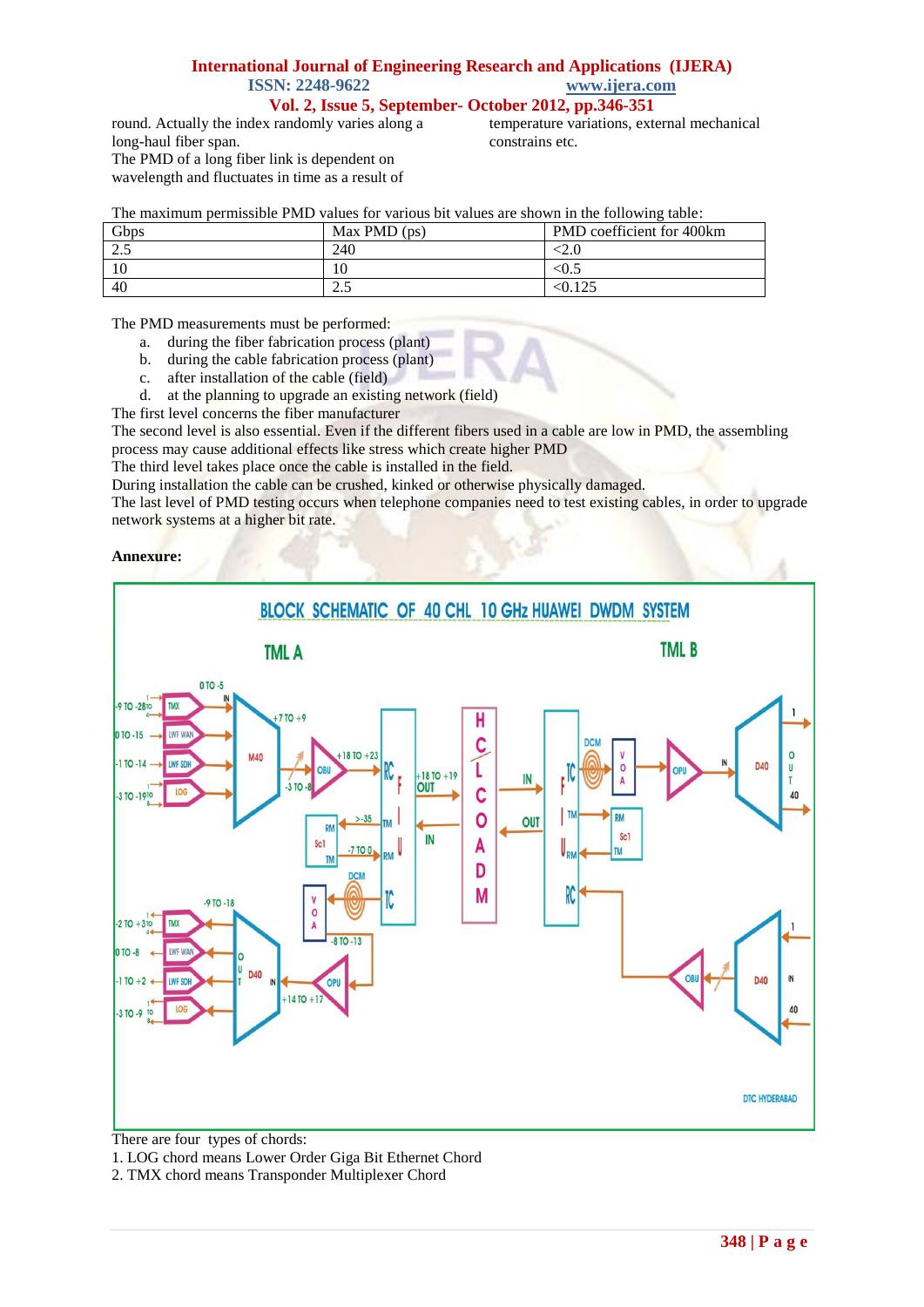# **International Journal of Engineering Research and Applications (IJERA) ISSN: 2248-9622 www.ijera.com Vol. 2, Issue 5, September- October 2012, pp.346-351**

3. LWF WAN means Line Wavelength Filter Wide Area Network

4. LWF SDH means Line Wavelength Filter SDH

40 lambda or channels= 40 slots

LOG chords=8,16,24,32,40(5slots)

TMX chords=3,4,5,6,11,12,13,14,19,20,21,22,27,28,29,30,35,36,37,38(20slots)

LWF chords=1,2,7,9,10,15,17,18,23,25,26,31,33,34,39(15slots)

In readings, if Power= -60 indicates that the line is not used or the respective optical fiber cable is faulted.

|                                | OSA [Slot 1]              | ranje,<br>Table           |                          | Summary                   | Configuration       |                          | Save /<br>Load            | <b>Help</b>         |                        |                       |                                    |                                         |
|--------------------------------|---------------------------|---------------------------|--------------------------|---------------------------|---------------------|--------------------------|---------------------------|---------------------|------------------------|-----------------------|------------------------------------|-----------------------------------------|
|                                | Active Trace              |                           | Actual A                 |                           | Eval .- Mode        | Grid                     |                           |                     |                        |                       |                                    | $\overline{\mathbf{x}}$                 |
| No.                            | Channel<br>[mm]<br>529.55 | Wav.Act.<br>[nm]<br>529.5 | [dBm]<br>21.06           | Pwr.Act. S/N Act.<br>[dB] | Wav.Drift<br>[mm]   | Pwr.Min.<br>[dBm]        | Pwr.Max.<br>[dBm]         | S/N Min.<br>[dB]    | S/N Max.<br>[dB]       | Channel               | $\overline{\mathbb{Q}}$<br>Ch.Stat | n                                       |
| $\overline{2}$<br>$\mathbf{d}$ | 1530.33<br>1531.12        | 1530.34<br>1531.09        | 22<br>-15                | 33.66<br>3216             | 0.000<br>0.000      | $-21.06$<br>$-22.15$     | $-21.06$<br>$-22.15$      | 33.66               | 33.66                  | <b>Status</b><br>o)I  | Hold<br>oı                         |                                         |
| 4<br>5                         | 1531.90                   | 1531.88                   | 33<br>21<br>05           | 33.07<br>33.34            | 0.000<br>0.000      | $-21.33$<br>$-21.05$     | $-21.33$                  | 32.16<br>33.07      | 32.16<br>33.07         | O.K<br>O.K            | 0 K<br>O.K                         |                                         |
| 6                              | 1532.68<br>1533.47        | 1533.47                   | - 21<br>9<br>- 21        | 31.70<br>32.67            | <b>NNN</b>          | <b>NNN</b>               | $-21.05$<br>$-21.92$      | 33.34<br><b>NNN</b> | 33.34<br>31.70         | O.K                   | O.k                                |                                         |
| 7<br>$\overline{8}$            | 1534.25<br>1535.04        | 1534.25<br>1535.07        | 2<br>- 21<br>58          | 33.12                     | 0.000<br>0.000      | $-21.12$<br>$-21.22$     | $-21.12$<br>$-21.$<br>.22 | 32.67<br>33.12      | 32.67<br>33.12         | OK<br>O.K             | O <sub>K</sub><br>O.K              |                                         |
| $\overline{g}$<br>10           | 1535.82                   | 1535.83                   | - 21<br>93               | 32.54<br>32.52            | 0.000<br>0.000      | $-21.58$<br>$-21.93$     | $-21.58$<br>$-21.93$      | 32.54<br>32.52      | 32.54<br>32.52         | O.K<br>O <sub>k</sub> | O.K<br>O.K                         | <b>MADAGERHERGERGEGERGERGERGERGERGE</b> |
| 11                             | 1536.61<br>1537.40        | 1536.62<br>1537.41        | $-22.50$<br>$-20.85$     | 31.93<br>33.42            | 0.000<br>0.000      | $-22.50$<br>$-20.85$     | $-22.50$<br>$-20.85$      | 31.93<br>33.42      | 31.93<br>33.42         | OK<br>O.K             | $O$ .K                             |                                         |
| 12<br>13                       | 1538.19<br>538.98         | 1538.22<br>1538.99        | .55<br>- 21<br>$-20.84$  | 32.49<br>33.31            | 0.000<br>0.000      | $-21.55$<br>$-20.84$     | $-21.55$<br>$-20.84$      | 32.49<br>33.31      | 32.49                  | O K                   | O.K<br>O.K                         |                                         |
| 14<br>15                       | 539.77                    | 1539.77                   | $-21.20$                 | 33.25                     | 0.000               | $-21.20$                 | $-21.20$                  | 33.25               | 33.31<br>33.25         | O <sub>K</sub><br>O.K | O.K<br>O.K                         |                                         |
| 16                             | 1540.56<br>1541.35        | 1540.58<br>1541<br>.35    | $-22.26$<br>$-21$<br>.02 | 31.97<br>33.44            | 0.000<br>0.000      | $-22.26$<br>$-21.02$     | $-22.26$<br>$-21.02$      | 31.97<br>33.44      | 31.97<br>33.44         | O.K<br>OK             | O.K<br>O.K                         |                                         |
| 17<br>18                       | 1542.14<br>1542.94        | 1542<br>15<br>1542.94     | $-20.96$<br>$-22.02$     | 33.42<br>32.56            | 0.000<br>0.000      | $-20.96$<br>$-22.02$     | $-20.96$<br>$-22.02$      | 33.42<br>32.56      | 33.42<br>32.56         | OK<br>O.K             | O K<br>O.K                         |                                         |
| 19<br>20                       | 1543.73                   | 74<br>1543<br>1544<br>54  | $-20.64$<br>20.79        | 33.70<br>33.26            | 0.000<br>0.000      | $-20.64$<br>$-20.79$     | $-20.64$<br>$-20.79$      | 33.70<br>33.26      | 33.70<br>33.26         | $O$ K<br>O.K          | $O$ K<br>O.K                       |                                         |
| $\overline{21}$                | 1544.53<br>1545.32        | 1545.30                   | $-21.08$                 | 33.22                     | 0.000<br>0.000      | $-21.08$<br>$-20.57$     | $-21.08$<br>$-20.57$      | 33.22<br>33.79      | 33.22<br>33.79         | O.K<br>Ö.K            | O.K<br>O.K                         |                                         |
| 22<br>23                       | 1546.12<br>1546.92        | 1546.12<br>1546.93        | 20.57<br>70              | 33.79<br>33.14            | 0.000               | $-21.70$<br><b>N N N</b> | $-21.70$                  | 33.14<br><b>NKK</b> | 33.14<br><b>M 30 M</b> | O.K                   | O <sub>K</sub>                     |                                         |
| $\overline{24}$                | 1547.72<br>1548.51        | 548                       |                          |                           | <b>NNN</b><br>0.000 | $-21.49$                 | $-55.77$<br>$-21.49$      | 33.21               | 33.21                  |                       | $\n  0\n  K\n$                     |                                         |
| 25                             |                           |                           |                          |                           |                     |                          |                           |                     |                        | Number of Sweeps      |                                    | 1.                                      |
| <b>VEEP</b>                    |                           |                           |                          | OSA-160                   |                     |                          |                           |                     |                        |                       |                                    |                                         |

## **Conclusion:**

In designing DWDM systems, limiting physical effects (particularly nonlinear) need to be taken into account**.**

| Impairment  | Cause                      | Effect                    | Compensation         |
|-------------|----------------------------|---------------------------|----------------------|
| Attenuation | <b>Material Absorption</b> | Decrease of Peak          | Shorter spans,       |
|             |                            | Power                     | Purer fiber material |
| CD          | Wavelength                 | a. Decrease of            | Use of Fibers        |
|             | Dependent                  | <b>Peak Power</b>         | or Modules           |
|             | <b>Group Velocity</b>      | b. Pulse                  | with CD values.      |
|             |                            | Broadening.               | (DCF / DCM)          |
|             |                            | Bit errors<br>$c_{\cdot}$ |                      |
| <b>PMD</b>  | Fiber Imperfections        | a. Decrease of            | New Fiber with low   |
|             | due to statistically       | Peak Power                | PMD values.          |
|             | changing                   | Distortion of<br>$h_{-}$  | Exact fiber          |
|             | refractive index           | Pulse shape               | Geometry,            |
|             |                            | c. Bit errors             | Carefull fiber       |
|             |                            |                           | Laying (No Stress).  |
|             |                            |                           |                      |
| <b>FWM</b>  | Interference               | Power<br>a <sub>z</sub>   | Use of Fibers        |
|             | of Signals                 | transfer to               | with CD.             |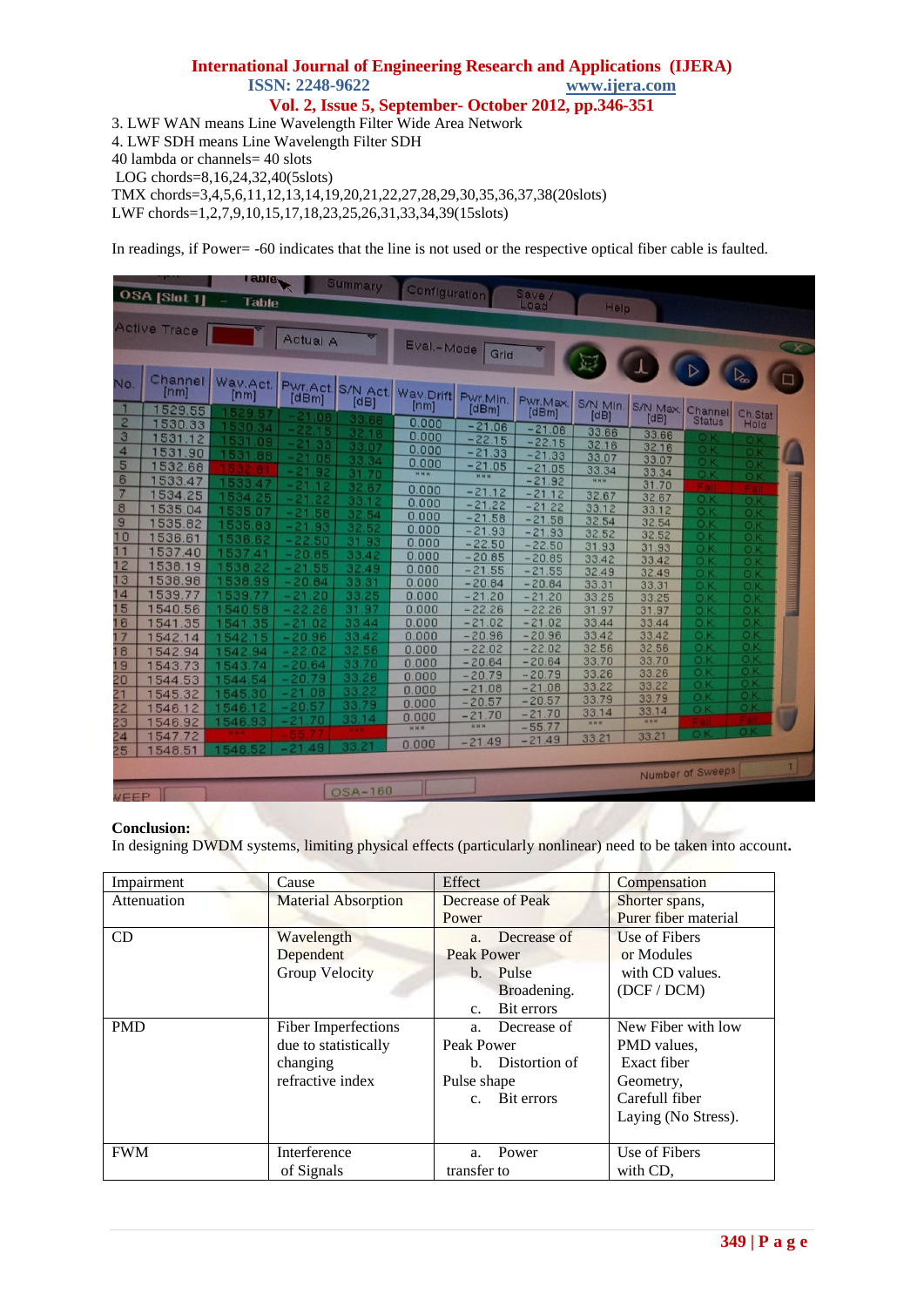|            |                                                           | Vol. 2, Issue 5, September- October 2012, pp.346-351                                                                                                                                                                    |                                                |
|------------|-----------------------------------------------------------|-------------------------------------------------------------------------------------------------------------------------------------------------------------------------------------------------------------------------|------------------------------------------------|
|            |                                                           | Original<br>signal to<br>New signal                                                                                                                                                                                     | <b>Irregular Channel</b><br>Spacing.           |
|            |                                                           | Frequencies<br>Production<br>b.<br>of                                                                                                                                                                                   |                                                |
|            |                                                           | Sidebands<br>(Harmonics)<br>Channel<br>c.<br>Crosstalk<br>Bit errors<br>d.                                                                                                                                              |                                                |
| <b>SPM</b> | Intensity dependent<br>Refractive Index.<br>(Kerr Effect) | Spectral<br>a.<br>Broadening.<br><b>Initial Pulse</b><br>b.<br>Compression<br>Accelerated<br>$c_{\cdot}$<br>Pulse<br>Broadening.                                                                                        | Use of fibers<br>with CD.                      |
| <b>XPM</b> | Intensity dependent<br>Refractive Index.<br>(Kerr Effect) | Spectral<br>a.<br>Broadening.<br>b. Initial Pulse<br>Compression<br>Accelerated<br>$c_{\cdot}$<br>Pulse<br>Broadening.                                                                                                  | Use of fibers<br>with CD.                      |
| <b>SRS</b> | Inetraction of<br>photons with<br>Optical photons.        | Decrease of<br>$a_{\cdot}$<br>Peak Power.<br>Decrease of<br>$b$ .<br>OSNR.<br>Cross talk in<br>c.<br>especially in<br><b>Bidirectional DWDM</b><br>Systems and<br><b>Bit</b> errors                                     | Careful power level<br>Design.                 |
| <b>SBS</b> | Interaction of<br>Photons with<br>Accoustic photons.      | Decrease of<br>a.<br>Peak Power.<br>Decrease<br>b.<br>of OSNR.<br>Signal<br>$\mathbf{c}$ .<br>Instability.<br>d. Optical<br>crosstalk<br>In especially<br>Bidirectional<br><b>DWDM</b><br>systems.<br>Bit errors.<br>e. | Spectral broadening<br>of the light<br>source. |

# **International Journal of Engineering Research and Applications (IJERA) ISSN: 2248-9622 www.ijera.com**

# Parameters effecting impairment (denoted by  $"X"$ ):

| $\frac{1}{2}$ and $\frac{1}{2}$ and $\frac{1}{2}$ and $\frac{1}{2}$ and $\frac{1}{2}$ and $\frac{1}{2}$ and $\frac{1}{2}$ and $\frac{1}{2}$ and $\frac{1}{2}$ and $\frac{1}{2}$ and $\frac{1}{2}$ and $\frac{1}{2}$ and $\frac{1}{2}$ and $\frac{1}{2}$ and $\frac{1}{2}$ and $\frac{1}{2}$ a |       |    |            |            |            |            |            |            |
|-----------------------------------------------------------------------------------------------------------------------------------------------------------------------------------------------------------------------------------------------------------------------------------------------|-------|----|------------|------------|------------|------------|------------|------------|
| Parameter                                                                                                                                                                                                                                                                                     | Noise | CD | <b>PMD</b> | <b>FWM</b> | <b>SPM</b> | <b>XPM</b> | <b>SRS</b> | <b>SBS</b> |
| Channel                                                                                                                                                                                                                                                                                       |       |    |            | X          |            | X          |            |            |
| Spacing                                                                                                                                                                                                                                                                                       |       |    |            |            |            |            |            |            |
| No of Channels                                                                                                                                                                                                                                                                                | X     |    | X          | X          |            | X          | X          | X          |
| Channel                                                                                                                                                                                                                                                                                       |       |    | X          | X          | X          | X          | X          | X          |
| Power                                                                                                                                                                                                                                                                                         |       |    |            |            |            |            |            |            |
| No of spans                                                                                                                                                                                                                                                                                   | X     |    | X          | X          | X          | X          | X          | X          |
| Channel bit-rate                                                                                                                                                                                                                                                                              | X     | X  | X          |            | X          | X          |            | X          |
| Fiber effective                                                                                                                                                                                                                                                                               |       |    |            | X          | X          | X          | X          | X          |
| area                                                                                                                                                                                                                                                                                          |       |    |            |            |            |            |            |            |